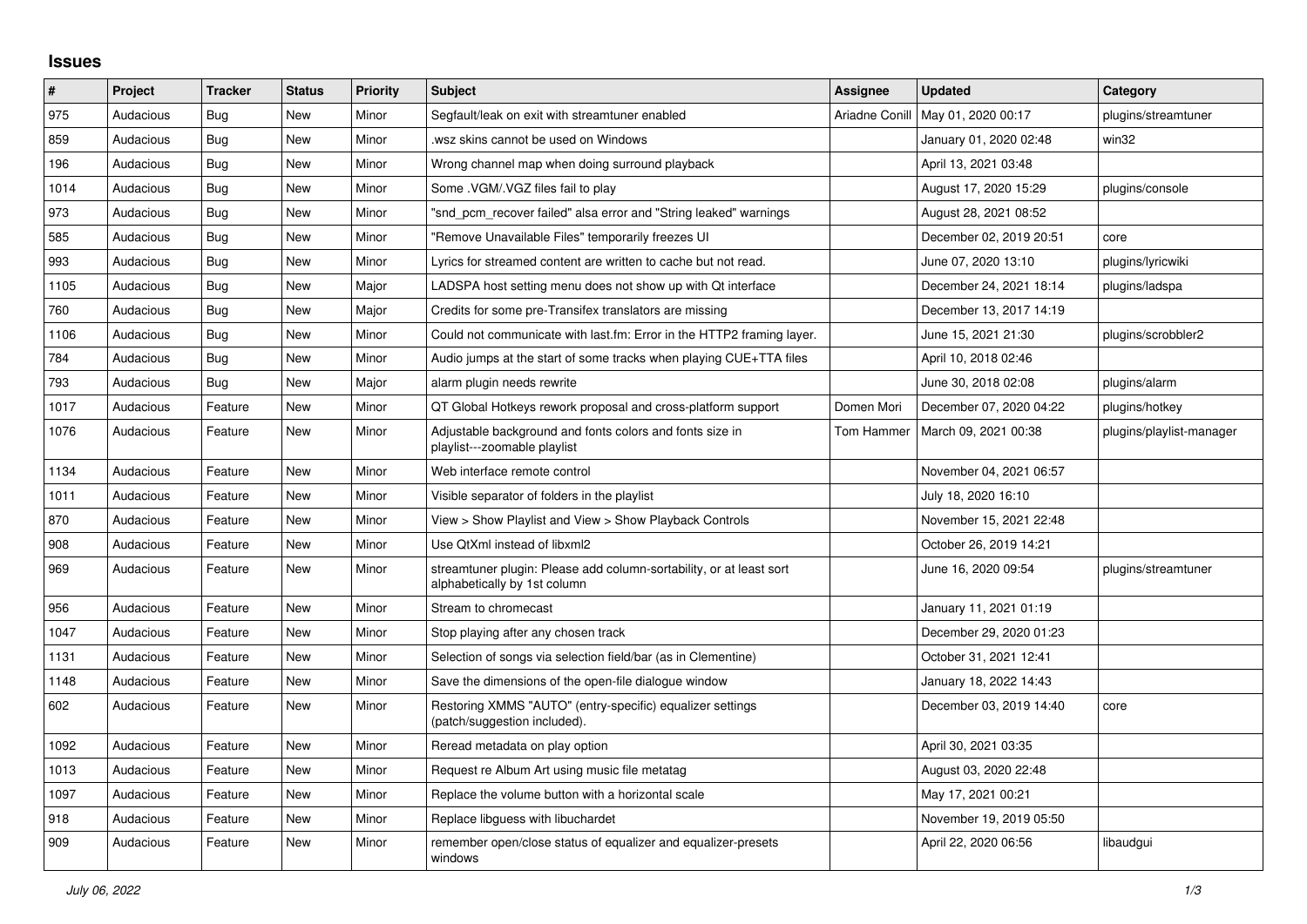| #    | Project   | <b>Tracker</b> | <b>Status</b> | <b>Priority</b> | Subject                                                                         | <b>Assignee</b> | <b>Updated</b>           | Category           |
|------|-----------|----------------|---------------|-----------------|---------------------------------------------------------------------------------|-----------------|--------------------------|--------------------|
| 996  | Audacious | Feature        | New           | Minor           | Refine playlists when searching (search all playlists)                          |                 | June 16, 2020 09:58      |                    |
| 907  | Audacious | Feature        | New           | Minor           | QtNetwork-based HTTP client                                                     |                 | October 26, 2019 13:41   |                    |
| 1072 | Audacious | Feature        | New           | Minor           | QT AOSD plugin                                                                  |                 | February 17, 2021 21:18  | plugins/aosd       |
| 1133 | Audacious | Feature        | New           | Major           | Provide an option to disable sorting playlists when you click column<br>header  |                 | March 13, 2022 01:19     | plugins/gtkui      |
| 786  | Audacious | Feature        | New           | Minor           | Port global hotkeys plugin to Windows                                           |                 | January 04, 2021 21:52   | plugins/hotkey     |
| 1088 | Audacious | Feature        | New           | Minor           | plugin: status icon: ADD option to select tray mouse Middle Click action        |                 | April 11, 2021 12:05     | plugins/statusicon |
| 429  | Audacious | Feature        | New           | Minor           | Please enable scrobbling to libre.fm in Scrobbler 2.0                           |                 | September 02, 2019 10:35 | plugins/scrobbler2 |
| 877  | Audacious | Feature        | New           | Minor           | Please add save option to cue playlists (patch included)                        |                 | March 07, 2019 04:18     | plugins/cue        |
| 1101 | Audacious | Feature        | New           | Major           | Please add media shortcut keys for Windows 10                                   |                 | December 03, 2021 16:31  | win32              |
| 913  | Audacious | Feature        | New           | Minor           | Play / create new playlist from selection                                       |                 | December 02, 2019 20:13  | plugins/qtui       |
| 1170 | Audacious | Feature        | New           | Minor           | Playback mode button                                                            |                 | April 22, 2022 16:01     |                    |
| 1048 | Audacious | Feature        | New           | Minor           | PipeWire support                                                                |                 | May 04, 2022 19:36       |                    |
| 1099 | Audacious | Feature        | New           | Minor           | Per-track ReplayGain shouldn't be enabled by default                            |                 | May 09, 2021 13:41       |                    |
| 924  | Audacious | Feature        | New           | Minor           | Option to replace playlist contents by drag and drop                            |                 | December 02, 2019 20:15  |                    |
| 51   | Audacious | Feature        | New           | Minor           | Option to inhibit suspend                                                       |                 | February 13, 2021 09:23  |                    |
| 1153 | Audacious | Feature        | New           | Minor           | Optional sort column for File Created/Modified date and time                    |                 | February 04, 2022 16:00  | libaudgui          |
| 873  | Audacious | Feature        | New           | Minor           | Optionally make "previous track" restart current track                          |                 | June 08, 2021 22:55      |                    |
| 1160 | Audacious | Feature        | New           | Minor           | Ogg Opus support for streams                                                    |                 | March 11, 2022 18:09     |                    |
| 1142 | Audacious | Feature        | New           | Minor           | MusicBrainz support for CD plugin                                               |                 | November 20, 2021 21:46  | plugins/cdaudio    |
| 1057 | Audacious | Feature        | New           | Minor           | Matroska (mka) chapter support                                                  |                 | August 27, 2021 22:54    |                    |
| 1093 | Audacious | Feature        | New           | Minor           | Make the Song Dialog (Qt) window wider by default                               |                 | May 17, 2021 15:36       |                    |
| 968  | Audacious | Feature        | New           | Minor           | Loop PSF files at normal loop points during repeat mode                         |                 | April 16, 2020 03:25     | plugins/psf        |
| 1151 | Audacious | Feature        | New           | Minor           | Load balance XSPF tracks with multiple location URIs                            |                 | January 28, 2022 19:10   |                    |
| 1071 | Audacious | Feature        | New           | Minor           | Linkage could be improved for packagers.                                        |                 | March 31, 2021 00:32     |                    |
| 1108 | Audacious | Feature        | New           | Minor           | HTTPS support for Windows builds                                                |                 | December 27, 2021 04:45  | plugins/neon       |
| 1098 | Audacious | Feature        | New           | Minor           | Hide empty Services playlist sub-menu                                           |                 | May 10, 2021 09:25       | libaudgui          |
| 500  | Audacious | Feature        | New           | Minor           | fullscreen album art                                                            |                 | April 08, 2020 19:17     |                    |
| 1130 | Audacious | Feature        | New           | Minor           | folders for tabs in the playlist head (an enhancement suggestion, not a<br>bug) |                 | October 24, 2021 19:04   |                    |
| 1082 | Audacious | Feature        | New           | Minor           | File writer option to pad track numbers with leading zeros                      |                 | March 31, 2021 00:15     | plugins/filewriter |
| 1116 | Audacious | Feature        | New           | Minor           | feature request: miniview mode with QT or GTK interace                          |                 | February 08, 2022 06:53  |                    |
| 875  | Audacious | Feature        | New           | Major           | Extended M3U support                                                            |                 | March 20, 2019 19:11     | plugins/m3u        |
| 1067 | Audacious | Feature        | New           | Minor           | Equalizer adjustments are coarse.                                               |                 | February 11, 2021 10:09  |                    |